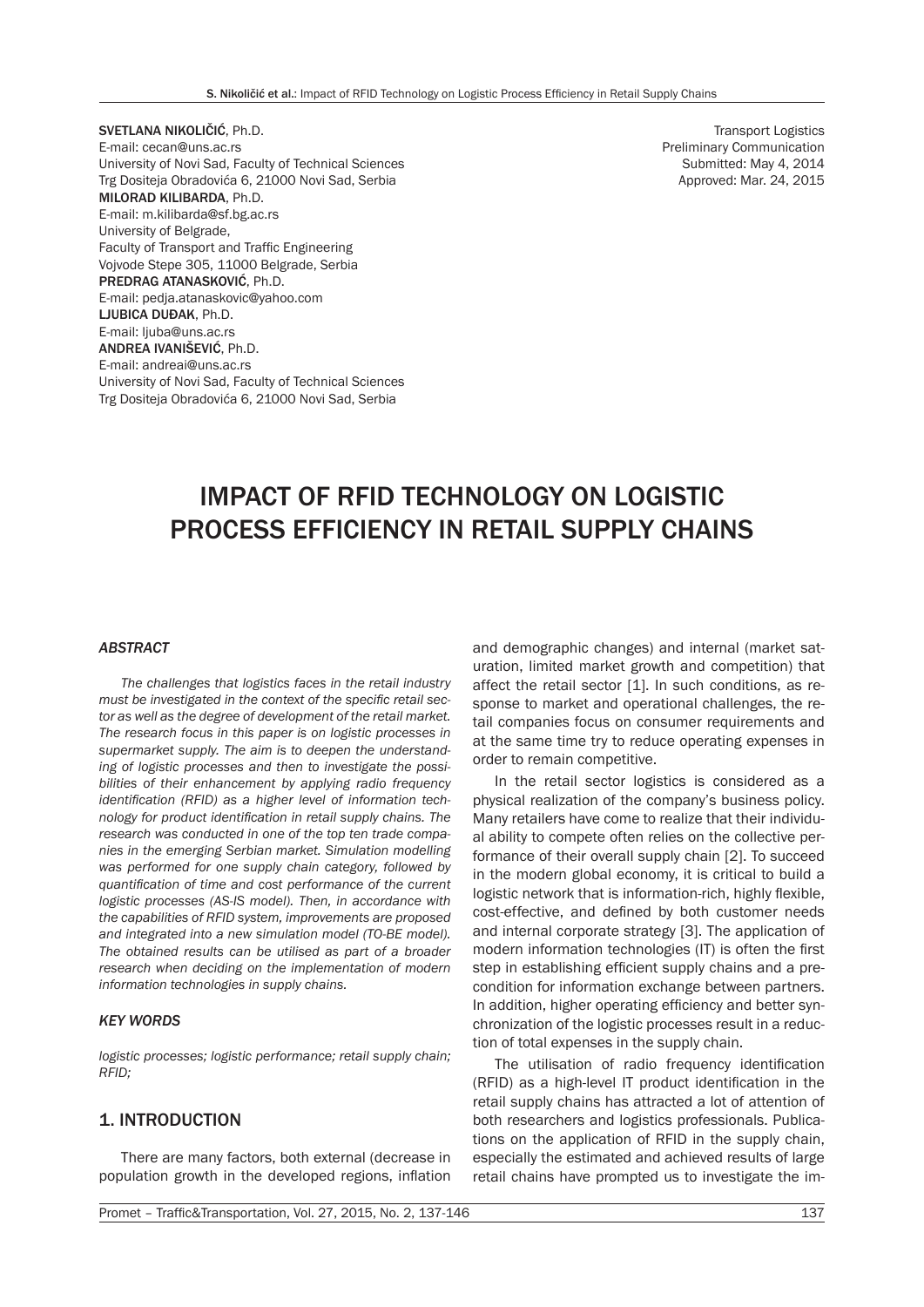pact of this technology on logistics performance in a smaller, regional retail chains operating in an emerging market. The implementation of new strategies and technologies in logistics of retail supply chains, gives various results in different markets, due to differences in the level of economic development of the region and the logistics market, in logistic culture, in retail sector, in the size of retail chains, their power and in the covered geographical area.

In many developing countries, the supply and distribution networks are not developed to assure a steady flow of uniform quality goods. In addition, due to the poor organization of the supply chain, high inventories of goods are held over extended periods of time [4]. All this adversely affects the logistics performance. The aim of this paper is to research the logistics processes in real retail supply and determine the costs of key logistic processes in the supply chain as well as the effects that the introduction of RFID can achieve at the process level. Modelling of logistic processes and evaluation of logistic performance, both in the existing conditions and the conditions of application of RFID, is done by simulation.

The remainder of this paper is organised as follows: Section 2 indicates the basic characteristics of the retail sector as an environment for the realisation of logistic processes and gives a literature review on the application of RFID technology in the retail supply chain. In Section 3 the key logistic processes and their performance are shown. Section 4 describes the methodological approach and Section 5 presents the results obtained in a real retail supply chain in the developing market. Finally, the concluding remarks are given in Section 6.

## 2. BACKGROUND AND LITERATURE REVIEW

The key trends in market development, which make the retail business complex and challenging, have started in the 1990s and are still present. These are: pressure of high costs, shorter innovation cycles, increased customers' expectations and globalization. On the other hand, retail system characteristics, such as: trading structure, trading objects, degree of organizational integration of product supply participants, degree of IT development and geographical dispersion of retail stores, have an impact on both the structure of logistic processes and the strategies of logistic management.

The degree of economic development, demographic characteristics, purchasing habits, are just a few of the many factors that influence modelling and development of the retail market. On the basis of the degree of retail market development there are three subcategories of the retail markets: (1) developed markets (Western Europe and North America), (2) developing

markets (Asia, Central and South America, Eastern Europe) (3) less developed markets (Africa, some parts of Asia and South America) [5]. This paper studies the logistic processes in Serbia and South Eastern Europe, which is an upper-middle income economy, with a GDP at \$6,203 per capita for 2011 [6].

Europe is one of the largest retail markets, economically integrated but with clear regional differences. In the last two decades, changes at individual stores level occurred regarding the manner of customer service, the retail space and the specialization of the assortment. At the company level, the process of retail consolidation took place, followed by vertical integration of retail and wholesale [7].

The global retail market is dominated by global retail chains. The retail chains of the EU countries have expanded their business onto the Eastern Europe and they still integrate local sourcing and distribution in their processes. Such trends have expanded to Serbia in the last decade. The data on the market structure and the retail trade turnover in Serbia (1,473 EUR per capita in 2010) indicate a still underdeveloped market, but with a growth potential. The retail sales income is dominated by small shops with a 53% share, whereas supermarkets and hypermarkets achieved 24% and 6%, respectively [8]. The top ten retail chains in Serbia, hold around 38% of the market share, of which 47.7% are accounted for by international retail chains, 36.6% by regional and 15.7% by the domestic supermarket chains [9].

The retail market changes in the recent decades have caused the changes in logistics. Utilisation of new knowledge within the logistics itself as well as modern technical and technological achievements, particularly in information technology area, have developed new strategies for managing logistics processes in supply chains, such as Vendor Managed Inventory - VMI, Efficient Consumer Response – ECR, Continuous Replenishment - CR and others. Through various forms of partnerships among participants, all these strategies are aiming to meet the requirements of end-users for the specified products in the shortest possible time and with the lowest costs.

In the consumer goods sector, logistics is important for the following reasons: competition both between manufacturers and between retailers is extremely strong; a wide range of merchandise should be provided in the retail space; food products have a large share in the sales line; products are relatively cheap; customers often buy without longer comparisons between the quality and the price. The challenges that the logistics faces in the retail sector are numerous and are focused on the finding the balance between the demands for product availability in the sales area and the lowest possible logistics costs. The solutions are sought in different areas and extensive research on the application of Radio Frequency Identification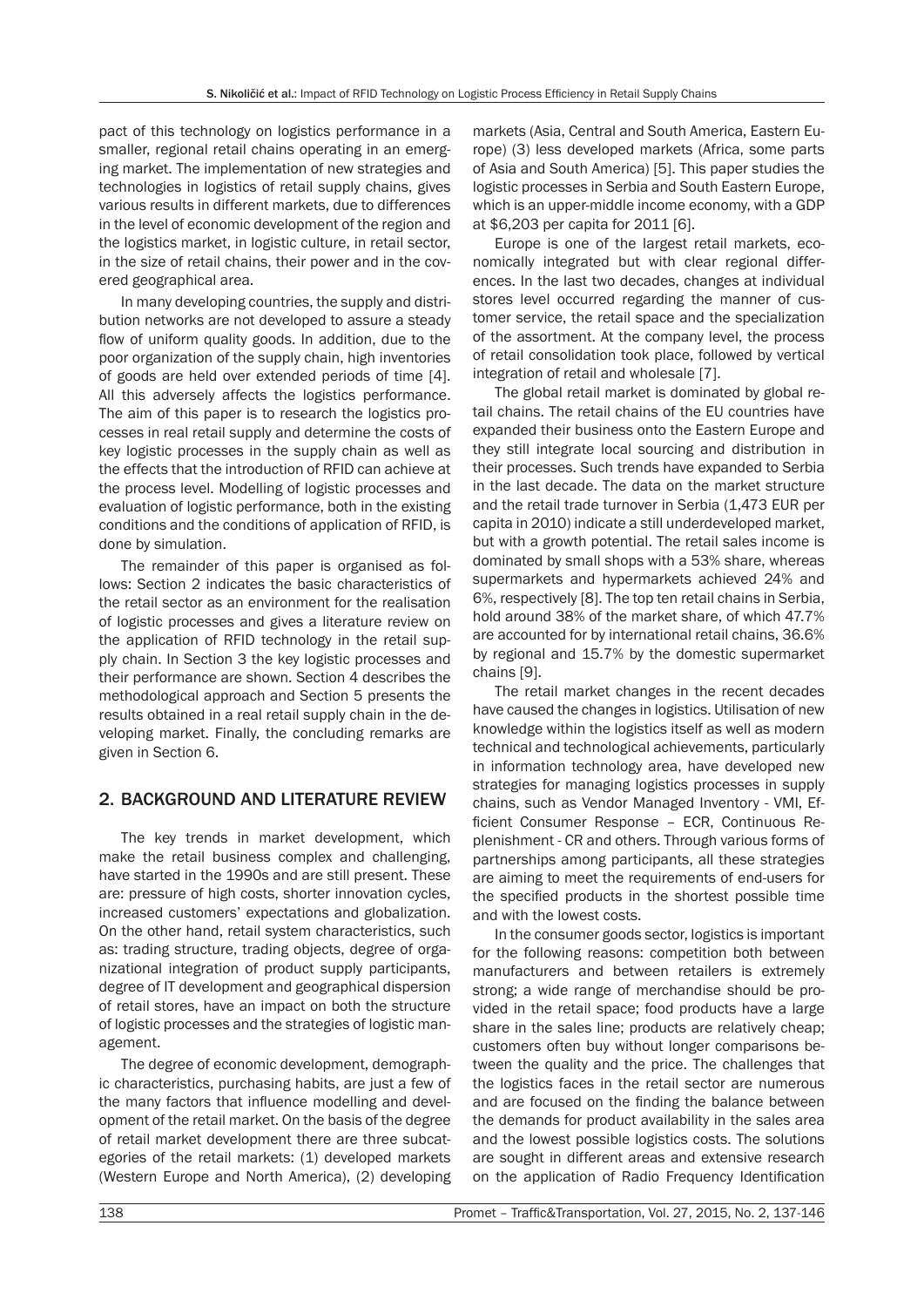(RFID) in the retail supply chain, as a system that complements or replaces barcode systems and traditional manual tracking systems in order to identify, retrieve, track and store merchandise automatically [10] have begun at the turn of the century.

RFID supply chain is an application on the rise, attracting attention of researchers and experts in the U.S., Europe and Asia [11]. The research on the application of RFID in retail supply chains is intensive and oriented to different segments within the defined field: on technical problems related to implementation; methodological procedures of implementation; evaluation and determination of the usefulness of the technology for various participants in the supply chain. In the published papers, identified or estimated benefits of the RFID application in supply chains include: savings in labour time and labour force; increased number of fulfilled orders; higher stock turnover; greater guarantee of product quality; lower average and safety stock; shrinkage and out-of-stock reductions; reduced material handling; reduced staff errors, etc. The main barriers associated with the acceptance and introduction of this technology in the supply chain are: the lack of return on investment (ROI); technical risks; the popularity of bar codes; privacy concerns [12, 13]. The implication of these barriers clearly suggests that RFID and its predecessor, barcode technology, will most likely coexist in terms of usage until cost, platform standards and performance/cost barriers are better understood [14].

For the research presented in this paper, relevant publications are those that address the impact of RFID technology on logistics performance [10, 13, 15, 16, 17] as well as the results of the leading retailers (Metro, Tesco, Wal-Mart) achieved by adopting RFID system. In the implementation of RFID technology in logistics, the effects on the individual processes level and on the network level can be distinguished [18]. The main advantages of RFID in internal processes are improved accuracy, automation and greater efficiency. In RFID supply chain, the EPC data on products and pallets are exchanged throughout the supply chain and are available to all participants which results in an additional benefit of the information available in real time [15]. Data from Metro and Wal-Mart show that through the application of RFID on pallets and large packages, savings of 15% in trade and 5-10% at the manufacturer should be achieved. This assumes an increased business turnover of 0.6 to 1.2% for the manufacturer and 0.7 to 1.3% in trade [19]. The savings in labour costs achieved in Metro, when the RFID tags are on the pallets, range from 8 to 11% [20]. The application of RFID in Wal-Mart stores reduced out of stock by 26% while reducing inventory in the supply chain [21]. However, little is known on the impact of RFID technology on the logistics performance in developing countries; hence

the motivation of this study is to at least partially fill the gaps in this area.

# 3. DISTRIBUTION PROCESSES AND PERFORMANCE IN SUPPLY CHAIN

The structure of logistic processes in retail supply chains is influenced by a plethora of factors that Fernie [22] categorizes in two groups:

- Factors defining the kind of relationship (power of retail merchant, trade brands in the market, degree of control in supply chains);
- Operation factors (form of trade, geographical dispersion of stores, associated logistic costs, degree of IT development and development of distribution industry).

Therefore, when studying logistic processes in the retail supply chain it is necessary to link them with the appropriate characteristics of the retail system. The research presented in this paper is limited to logistical processes realized for the sale of a wide range of consumer goods in supermarkets, more accurately, on the distribution processes. The limitation on this category of retail outlets (according to the size and the assortment) allows generalization to other retail outlets with similar product categories and distribution channels. Logistic processes are presented as a specific array of individual logistic activities and processes, which can be quantified. The established structure of logistic processes represents the basis for the separation of relevant logistic performances. Goals of measuring and controlling the activities and processes in logistics are to monitor the already-planned operational performance, to identify opportunities for improvement of effectiveness and process efficiency and, on the basis of this, devise a suitable management process.

Generally, all participants in the realization of logistic processes in supermarket supply chains can be divided in three groups: producers, distributors, and retail system. Considering the structure of the products sold in supermarkets and the fact that supermarkets mainly belong to trading companies, connecting the participants gives four categories of distribution process (*Figure 1*). Daily consumption products are sold, with around 2/3 of assortment are food and 1/3 are non-food items. Sales area is at least 400m<sup>2</sup>. Each of the retail companies applies more than one delivery mode to bridge the gap between supplier and store.

#### 3.1 Logistic processes in distribution

Logistics must be managed as a process or rather a series of individual actions if the goal is to achieve a superior performance for the customer [23]. The process is a specific order of business activities through time and space, with a beginning and an end, and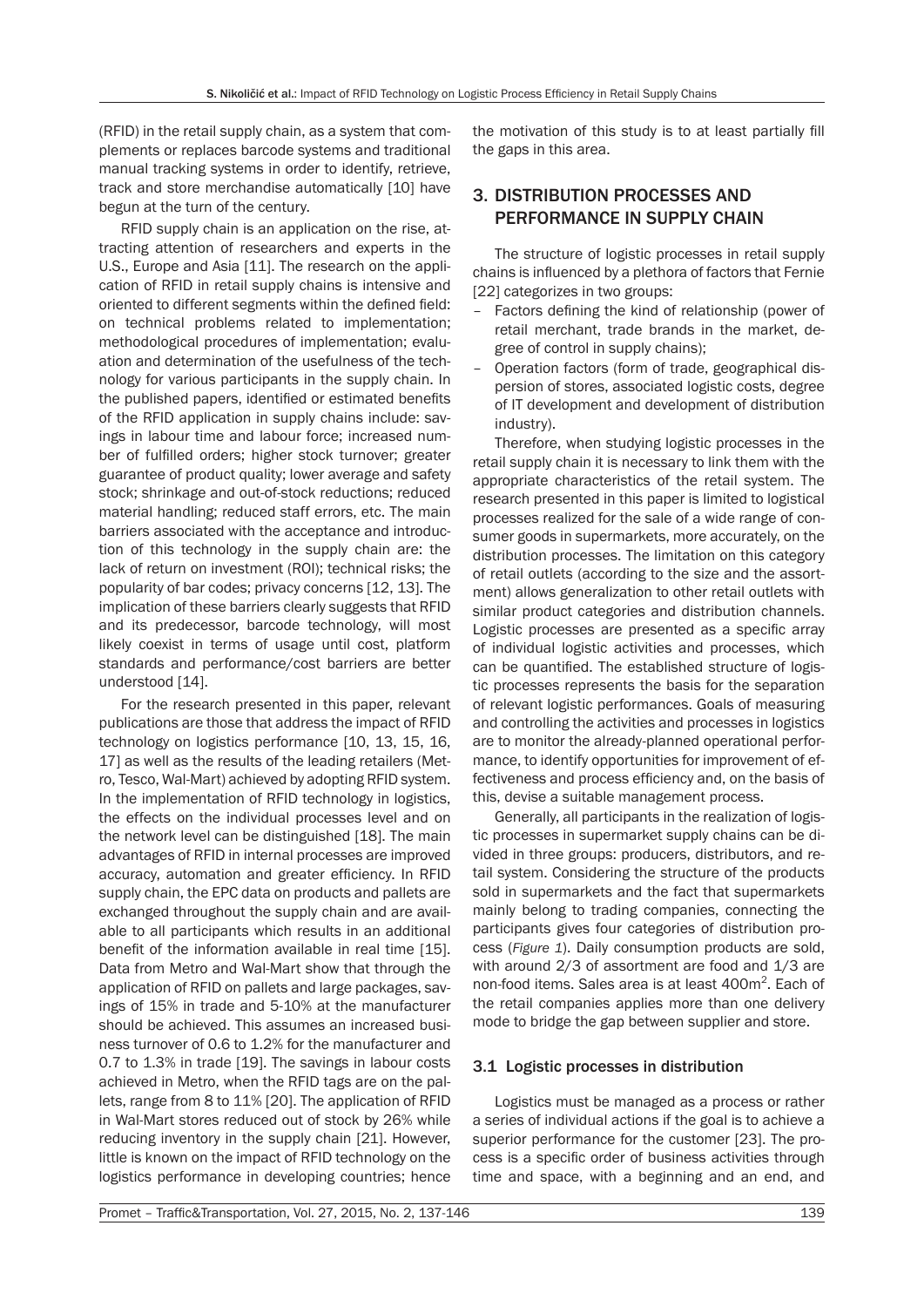

*Figure 1 - Distribution process in supply chain of a supermarket*

with a clear identification of inputs and outputs. It is a structured and measurable set of activities, aimed to produce a specific output (product, information, money, knowledge, ideas) either for a particular customer or for the market [24]. The process is an array of activities to be undertaken in certain sequences and that are supported using information technology.

The key logistic processes between immediate participants in a supply chain necessary for coordination and completing logistic tasks can be identified as [25]:

- issuing purchase order to a supplier– processing of purchase order by a consumer,
- preparation (commissioning) merchandise for dispatch,
- transport delivery / dispatch of merchandise,
- reception of the merchandise.
- update of the stock.

Management of physical logistic processes involves the utilisation of modern information technology (IT). The effects of the application of IT in logistic processes in supply chains depend on the degree of integration of both the participants and their information systems so that they can be measured in internal processes in non-integrated scenarios and on the level of the entire supply chain in integrated scenarios.

#### 3.2 Logistic performances

The measurement of logistic performances presents a basis for management of complex logistic processes in retail objects supply and for overview of the possibilities of their improvement. The objective of performance measurement and activity control in logistics is to monitor the logistic performances versus operational plan and to identify the possibilities for improvement of effectiveness and efficiency [26]. For the evaluation and monitoring of logistics processes, the following performance classification is often used [27]:

- Financial performance,
- Productivity performance,
- Qualitative performance,
- Time performance.

Logistic performances of the supply chain are global performances that depend on the performance of individual phases, thus differentiating: supply chain performances, individual participant performances, and individual business process performances [24]. The above classification is very convenient in terms of structuring, measurement and monitoring of logistic processes and in this paper represent the base in the analysis of logistic performance wherein is the focus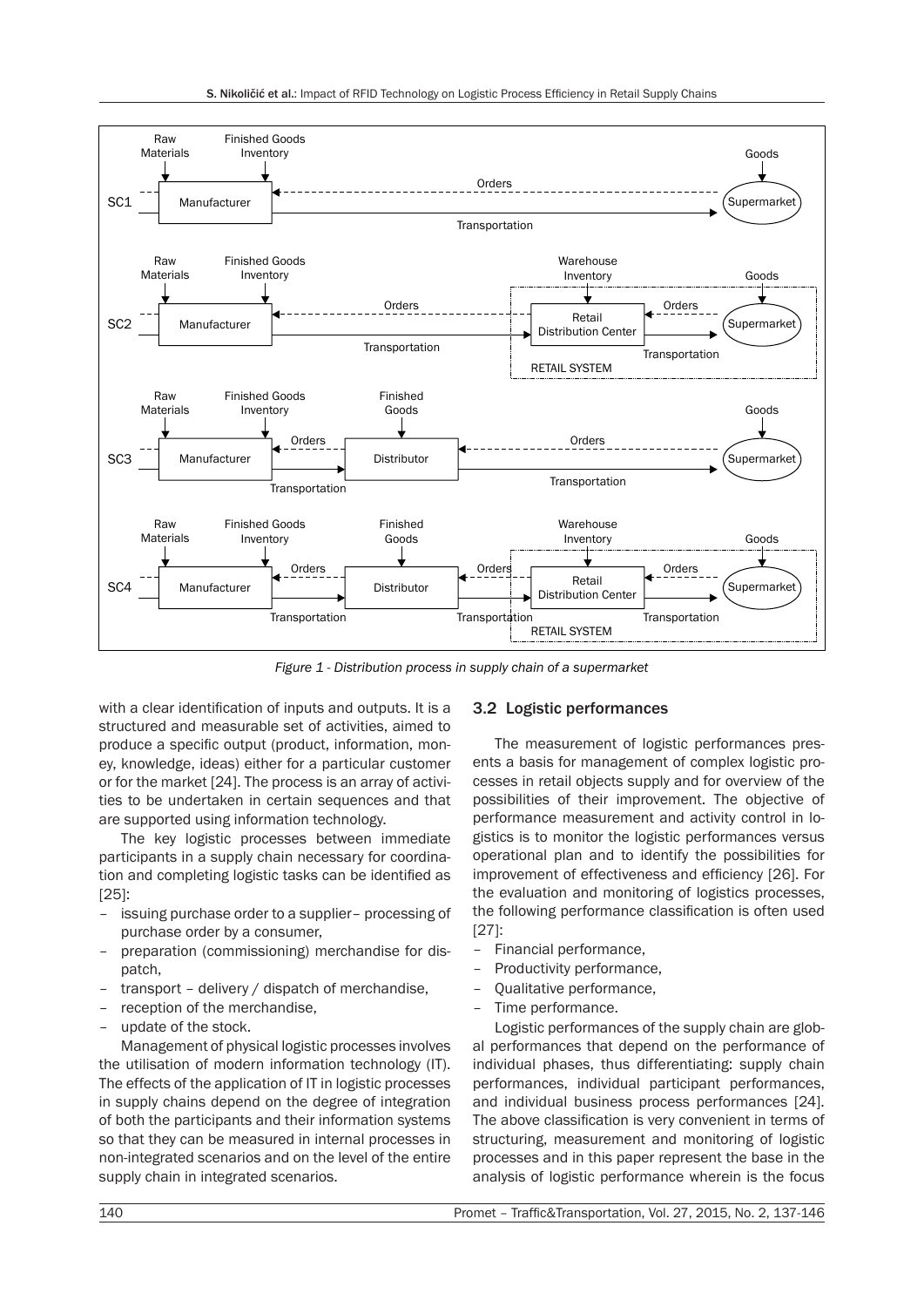on the cost and time performances of logistic processes.

# 4. DESCRIPTION OF THE MODELLING APPROACH

In this paper, for logistic processes modelling, the utilised simulation approach allows supporting the dynamics of logistic processes, investigating the influence of random variables on processes and determining the logistic performances in different functional scenarios. The model incorporates the logistic processes realized during supermarket supply and was formed using *iGrafx*, a software package for mapping and simulation of a business process. Quantitative parameters were determined for two scenarios of logistic process functioning: for existing processes (AS-IS) as well as processes found in conditions of higher automation level, during identification of logistic objects (TO-BE). The aim is to evaluate the process-level effects of RFID application, on the basis of performances of actual logistic processes [28].

The discrete event supply-chain model consists of elements interconnected by links that describe the process flow. The main structural elements of the model diagram are the activities that take place and allow the process to take place. Each activity can set or determine the following information:

- Inputs: an activity can have one or more inputs that arrive by way of incoming connection lines.
- Resources: a resource is a person, machine, or other asset that can perform the activity. An activity can use several resources or more than one kind of resource simultaneously.
- Task: the task information covers the duration that the activity takes, its associated costs, activity base and schedule.
- Outputs: the outgoing connection lines from an activity attach to other activities for further processing [29].

A simulation model for representing the existing logistic processes (AS-IS) was formed on the basis of data accumulated in the real system for a supply chain: manufacturer - supermarket (SC1) and for one kind of product. Two different questionnaires were elaborated for data gathering: one for the manufacturer, and the other for the supermarket, which were complemented with the data obtained by direct process monitoring. Questionnaires were organized so as to collect general data (such as: product type, packaging type, product value, employees, technical means, working costs, number of shipped/received boxes per day, week days when shipment/receiving takes place, etc.), as well as specific information related to the research processes. The latter group of data included time features of the process (process beginning/ending, process duration,

waiting time) and engaged resources, and these data were mostly obtained by direct process monitoring. The questionnaires included data for the period of one year, while monitoring was performed in the period of two months. The model on the existing situation was developed in such a manner as to imitate the real system processes, while the output model results were validated by the managers of the participating companies.

The published results on the application of the RFID technology in the supply chains (Chapter 2) are related to the research on the developed markets where there is a better logistic process organization and where larger amounts of goods are being manipulated. We believed it to be useful to research and quantify the effects for logistic processes related to less organized logistic systems and fewer amounts of goods. The effects obtained due to that depend on the specifics of individual companies (process structure, working costs, activity duration, number of packages), which was performed in this paper for the observed case.

For the modified (TO-BE) processes it is assumed that the informational connectivity of participants in the supply chain is realized through RFID (application of passive RFID tags on the package level is analysed) and an appropriate level of IT. The estimation of RFID technology effects on logistic processes, hence also on logistic performances, is performed on the basis of quantitative analysis of specific logistic processes within the observed supply chain. Besides the data collected from the real system, published results about application of RFID technology in logistic processes were also used in this step. These resulted from laboratory examination [20], implementation of this technology into real processes (Metro; Wal-Mart) or as result of numerous scientific papers [10, 15, 30].

The relevant outputs from the model are:

1. Lead time (activity duration time and waiting time per process), is calculated as:

$$
L = \sum_{k=1}^{n} t_k + t_w, \tag{1}
$$

where:

- *tk* process *k* duration time (h),
- $k -$  process ( $i = 1, ..., n$ ),
- *n* number of partial processes,
- *tw* waiting time (h).

2. Costs of process realization ( *Cp* ) included: transport costs (  $C_t$  ), manipulation costs (  $C_H$  ), costs related to processing data (C<sub>I</sub>), and costs of other activities that have been identified in the process (C<sub>O</sub>). Processing costs are calculated for the average values of the processing quantity. The process costs are calculated as follows:

$$
C_p = C_T + C_H + C_l + C_0 \tag{2}
$$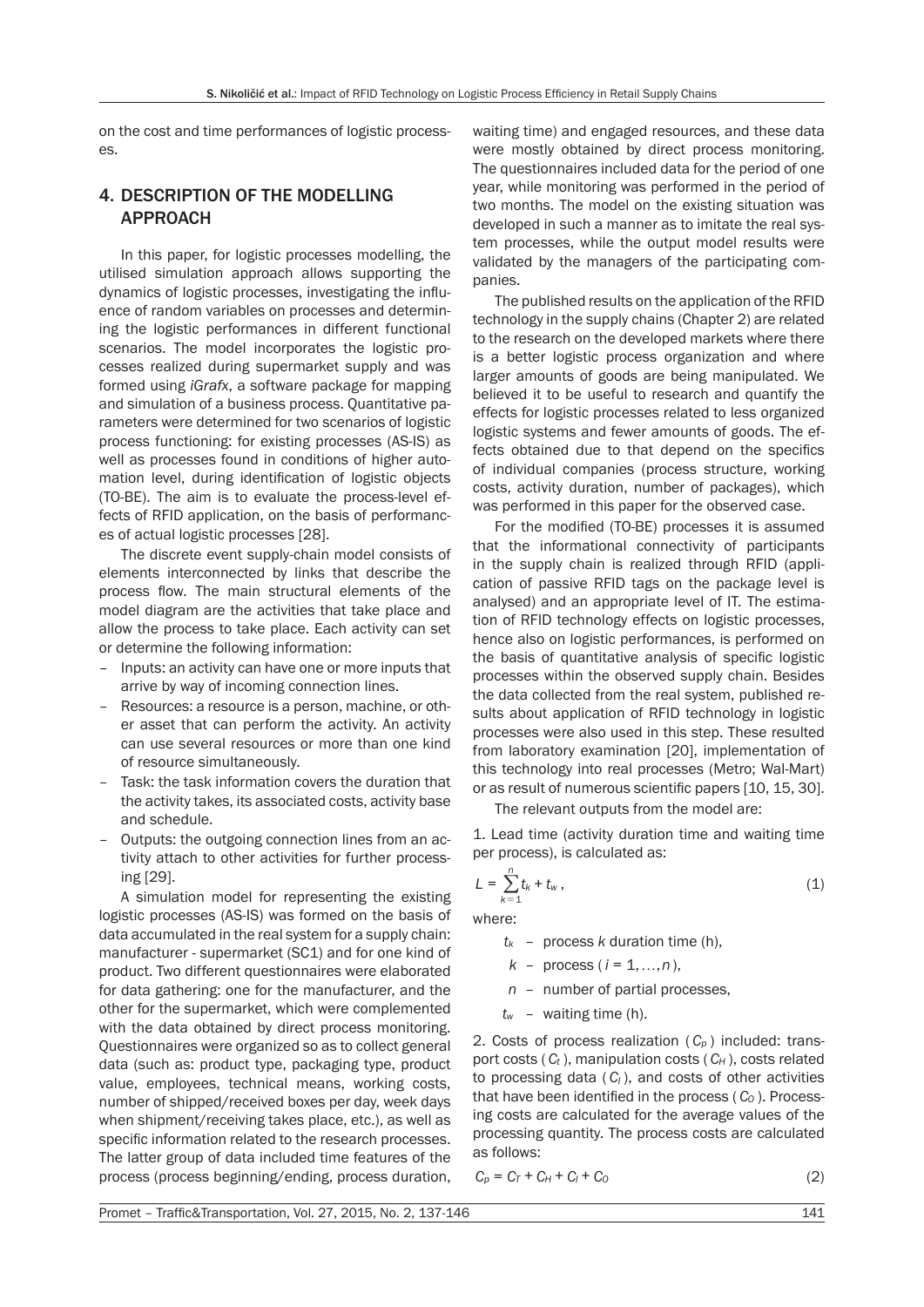$$
C_T = \frac{q_s}{K_l} \frac{D_t}{V_t} \cdot \xi_l \cdot (K_l), \qquad (3)
$$

where:

- *qs* quantity of shipment (e.g. package, pallet, ton),
- *Dt* distance of transport (km),
- *Vt* speed of transport (km/h),
- $K_l$  load capacity of the transportation means (e.g. pallet, ton),
- $\xi_l$  ( $K_l$ ) unit cost of transport means proper load capacity (EUR/h) [31].

 $C_H = q_s \cdot t_{Hu} \cdot c_{Hh}$ , (4)

- *tHu* handling time per load unit,
- *cHh* handling cost per time unit (EUR/h).

*C<sub>I</sub>* and *C*<sub>O</sub> are calculated as the product of the activity duration time and operating costs per time unit (personnel costs + materials and equipment costs).

#### 5. RESEARCH AND RESEARCH RESULTS

The case study considers a Serbian retail chain that is among the top 10 in the Serbian market. In the last decade, despite both the strong competition of regional and international retail chains and the economic crisis in the country, this retailer has managed to maintain a stable share of the domestic market.

The sales network of the analysed retail chain covers a part of the Serbian market and consists of over 30 stores of different formats (supermarkets, shops and minimarkets) as well as 2 warehouses in which

product inventory of certain categories is centralized for their own retail stores and from where wholesale is performed. Sales assortment consists of over 15,000 products. According to its parameters (diversity of retail formats, product range, and local action), the studied retail chain also represents other domestic retail chains and hence can be considered as a good reference for the study of logistic processes in retail supply chain in a developing market. The research is focused on the logistic processes in a supply chain of one type of perishable food products, which includes a manufacturer and a supermarket (SC1). For this product category it is common to perform stockpile checks and re-stock the supermarket shelves daily. The supermarket assortment has around 50 products with the same mode of filling. The supply chain starts when a store makes a purchase order for goods towards the manufacturer, which realises the information flow whereas the flow of products is carried out in the opposite direction. The data necessary for the description and quantification of the existing processes was collected from the manufacturer and the supermarket chain.

The observed product is classified in the food category, short shelf-life products with expiry date up to 30 days. Every morning before 8:00 a.m., the stock in a supermarket is controlled and, if necessary, products are ordered from the manufacturer. The quantity of products ordered is mainly limited by the capacity of refrigerated displays in the store (by which a maximum level of stock is defined). The supermarket orders the packages of merchandise; in the observed case, one package includes 12 units of products and weighs



*Figure 2 - AS-IS model of the supermarket supply*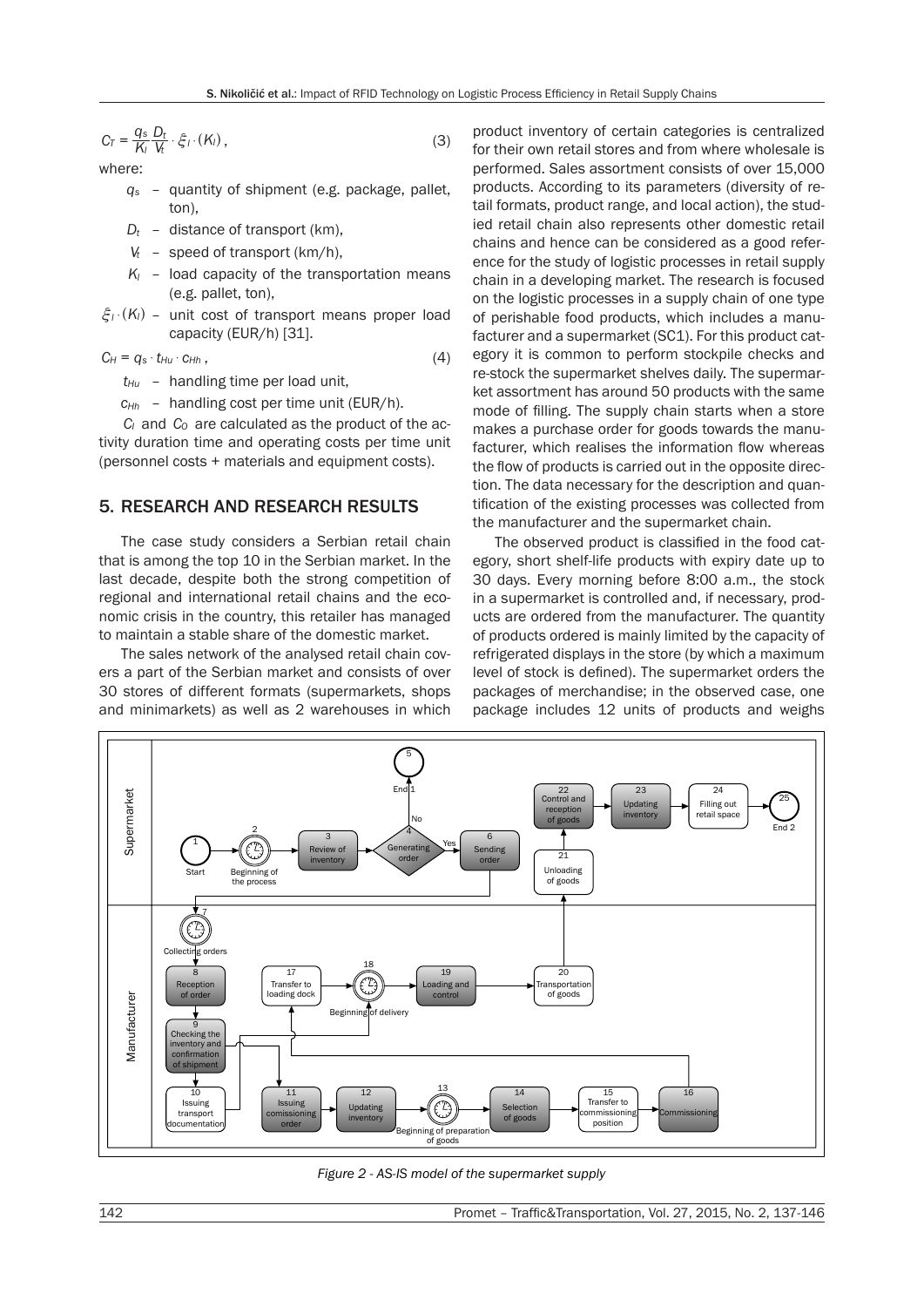3.96kg. The product unit price in a supermarket is EUR 0.529, i.e., EUR 6.350 per package. At noon the manufacturer prepares the received purchase orders and confirms the delivery which is realized the next morning (within 24 hours). Although transport resources are often outsourced [32], the delivery to the retail stores is done by the manufacturer's own means of transport (refrigerated vehicles) and the vehicle supplies a number of retail stores in one cycle. The deviation from the delivery time depends on the routing plan; the truck leaves around 4:00 a.m. and the cycle ends in 6 or 7 hours. Upon the reception of goods in the supermarket, the products are directly carried and placed in the retail space.

Development of the existing (AS-IS) processes during supply of the supermarkets is shown in *Figure 2*. All activities in the process are related to the average processing quantity (in this case 6 packages) and described through the time needed for the realization, the resources and the operation costs. The marked activities are in modified (improved) state or modified from the aspect of time and resources needed for their realization, or transformed in new activities according to RFID requirements, or eliminated as excess.

Several scenarios of reengineered models were studied, but they cannot all be described in this paper. After the detailed analysis of the processes and activities, the paper presented only the most important modification of the process that influenced the outcome of this paper. As an example, the modified process of supplying supermarkets with RFID tags on packages, mobile readers with the manufacturer (in

the warehouse and on the shipping dock) and the supermarket (receiving dock), with real-time availability data through the EPC global Network were analyzed.

Changes that have been made in the TO-BE process model (*Figure 3*) caused by the following characteristics of RFID systems:

- time reading of RFID tags is measured in milliseconds; hence the RFID is 10 to 20 times faster and more precise than bar codes [33];
- reading packages data are possible outside the visual range;
- not necessary manual operation with packages to perform a reading;
- saves labour hours.

The simulation procedure involved a period of one month, which was sufficient to determine the average times and associated costs of both AS-IS and TO-BE processes. The total delivery time was divided into the waiting time and activity duration time; the latter being subdivided into activities related to processing and transfer of information (I), manipulative activities (M), and transport activities (T). The obtained results relevant for this paper are presented in *Table 1*.

The alterations causing the greatest reduction in time are related to the activities of verifying the compliance of orders and goods in shipment and receiving. There, the elimination of the manual verification activity occurred (total time for the process and transfer of information was reduced by 49% per process). In the observed case, the effects of applying the RFID system for the transport process were not detected; furthermore, due to the transport organization mode, even



*Figure 3 - TO-BE model of the supermarket supply*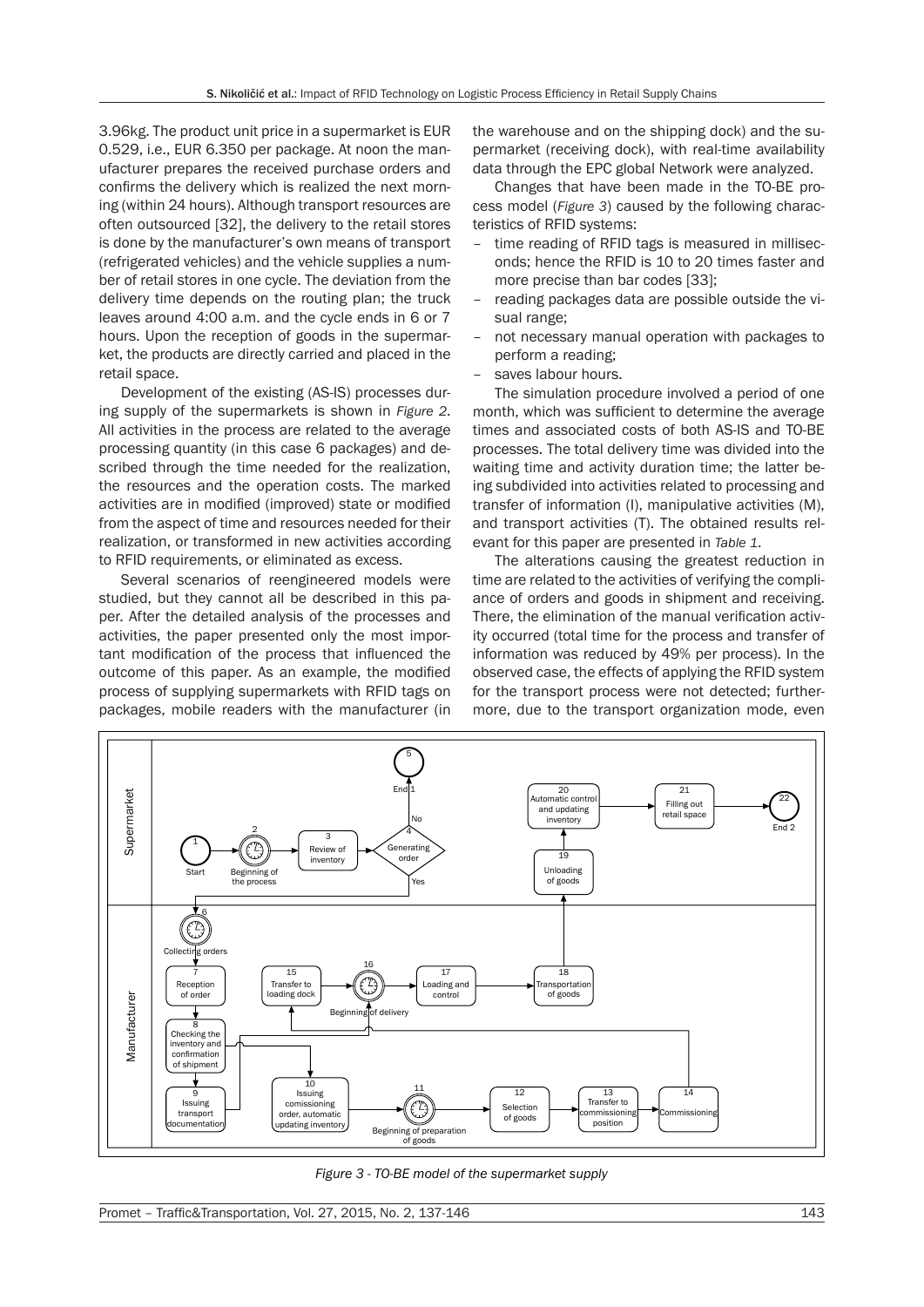| Participant   | AS-IS processes        |      |      |       |         |       |                | TO-BE processes        |      |      |         |       |                |      |
|---------------|------------------------|------|------|-------|---------|-------|----------------|------------------------|------|------|---------|-------|----------------|------|
|               | Lead time (h)          |      |      |       |         |       |                | Lead time (h)          |      |      |         |       |                |      |
|               | Activity duration time |      |      |       | Waiting |       | Costs<br>(EUR) | Activity duration time |      |      | Waiting | Total | Costs<br>(EUR) |      |
|               |                        | M    |      | Total | time    | Total |                |                        | M    |      | Total   | time  |                |      |
| Supermarket   | 0.15                   | 0.36 | -    | 0.51  | 1.70    | 2.21  | 2.06           | 0.09                   | 0.32 | ٠    | 0.41    | 1.72  | 2.13           | 1.42 |
| Manufacturer  | 0.30                   | 0.27 | 2.17 | 2.74  | 18.86   | 21.60 | 2.64           | 0.14                   | 0.24 | 2.17 | 2.55    | 19.11 | 21.66          | 2.04 |
| Total process | 0.45                   | 0.63 | 2.17 | 3.25  | 20.56   | 23.81 | 4.70           | 0.23                   | 0.56 | 2.17 | 2.96    | 20.83 | 23.79          | 3.46 |

*Table 1 - Output results of the process model*

*I Activities related to processing and transfer of information*

*M Manipulative activities*

*T Transport activities*

the vehicle waiting time in loading/unloading was not reduced.

By comparing the performances of AS-IS and TO-BE processes and projecting effects at the annual level (within a year, the supermarkets have sold 1,676 packages) the following conclusions are drawn:

- Total active time of the process is reduced by 9% or by 17.50 minutes per process, which on an annual level amounts to approximately 81 hours;
- The total process costs are reduced by EUR 1.24 per process (26%), which on an annual level amounts to approximately EUR 346;
- Compared with the product price, the determined cost reduction is 3.3%, which is particularly important in the developing markets where an average consumer is sensitive to product pricing.

## 6. CONCLUSION

The application of modern IT is often the first step in supply chain establishment and a prerequisite for the information exchange between the partners. In this context, the presented research that quantifies the process efficiency increase should be extended to the case when the supply chain partners have a higher level of information exchange, which would allow the determination of the additional effects of RFID technology and EPC system - primarily the impact on the average supply chain inventory and on product availabilities.

The goal of the paper is to quantify the effects on the developing market that can be achieved in logistics after applying the RFID technology. The results obtained in the research quantified the time reduction and related savings in logistic process costs due to the application of RFID technology. The process costs were calculated for the average order in the processes: goods verification in receiving/shipment, transport, manipulation, commissioning, and data processing. Quantification of these effects for the observed goods flow presents the main contribution of the research and it partially fills in the gaps in this research field.

For the analysis of the application of new methods to identify logistic processes, simulations are a valuable optimization tool. The application of RFID contributes to costs reduction and business efficiency increase through the automation of the entrance and exit of goods, commissioning and operation of personnel. In the case study investigated in this paper, the utilisation of RFID tags on packages can reduce processing costs by 26% and the total active time by 9%. The comparison of the effects of the RFID application in the retail markets suggests that significantly better improvements can be achieved in the emerging markets than in developed markets, which have a higher level of regulations, development and application of IT.

Future research should include the quantification of the influence of RFID technology on other components of logistic costs, primarily on storage costs, supply costs and out-of-stock costs as a manner to complete the logistic costs function (i.e. effects quantification for the listed areas). The effect quantification by the RFID system from the aspect of logistics on one side, and the necessary investments on the other side, represent the basis in making decisions on investing in these systems.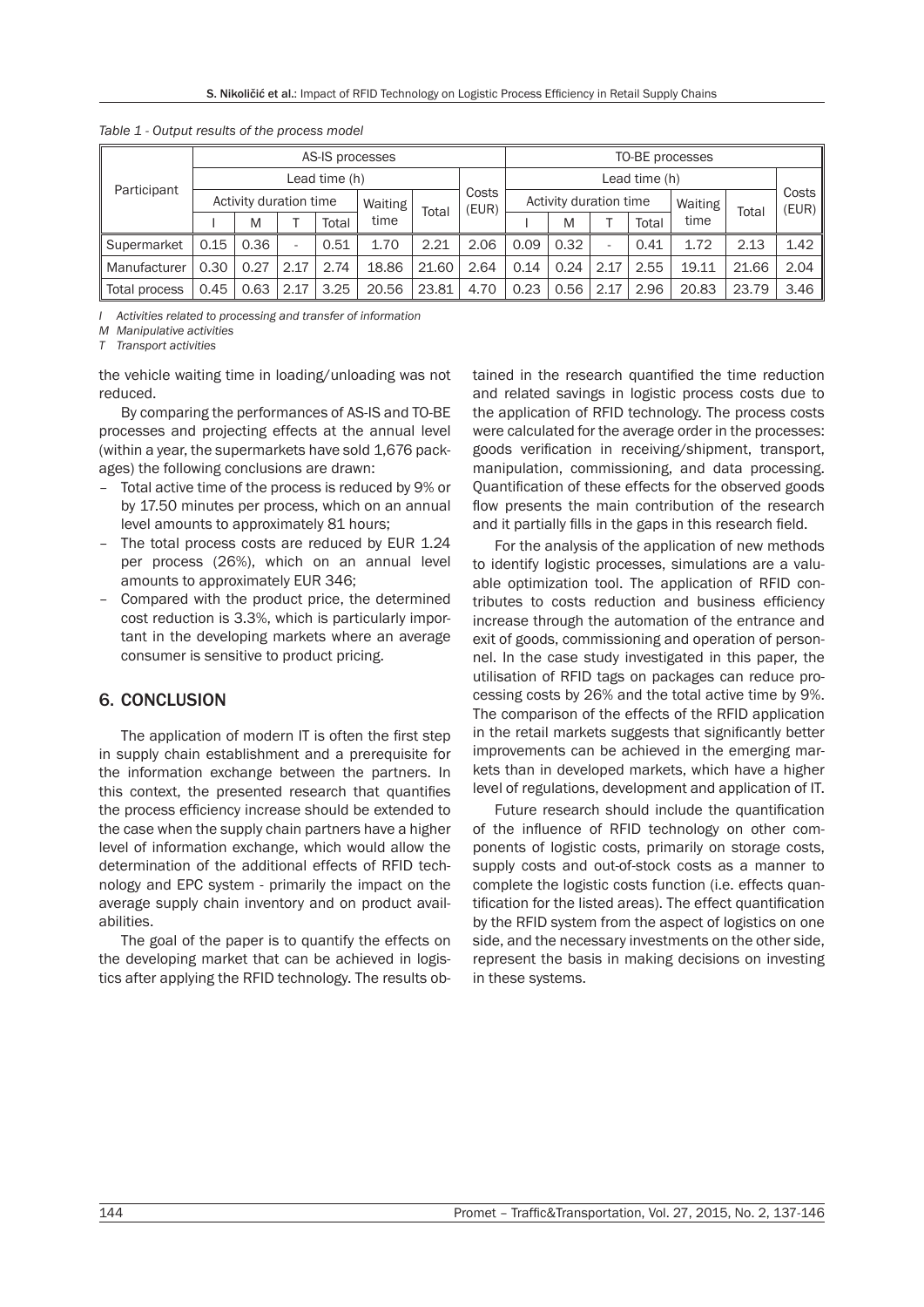#### ACKNOWLEDGEMENT

The study was financially supported by the Serbian Ministry of Education and Science (Project No. TR36030).

#### Dr SVETLANA NIKOLIČIĆ

E-mail: cecan@uns.ac.rs Univerzitet u Novom Sadu, Fakultet tehničkih nauka Trg Dositeja Obradovića 6, 21000 Novi Sad, Srbija Dr MILORAD KILIBARDA E-mail: m.kilibarda@sf.bg.ac.rs Univerzitet u Beogradu, Saobraćajni fakultet Vojvode Stepe 305, 11000 Beograd, Srbija Dr PREDRAG ATANASKOVIĆ E-mail: pedja.atanaskovic@yahoo.com Dr LJUBICA DUĐAK E-mail: ljuba@uns.ac.rs Dr ANDREA IVANIŠEVIĆ E-mail: andreai@uns.ac.rs

Univerzitet u Novom Sadu, Fakultet tehničkih nauka Trg Dositeja Obradovića 6, 21000 Novi Sad, Srbija

#### *ABSTRAKT*

#### *UTICAJ RFID TEHNOLOGIJE NA EFIKASNOST LOGISTIČKIH PROCESA U LANCIMA SNABDEVANJA MALOPRODAJE*

*Izazovi sa kojima se suočava logistika u lancima snabdevanja maloprodaje moraju se istraživati u kontekstu određenog maloprodajnog sektora i stepena razvijenosti maloprodajnog tržišta. U ovom radu, fokus istraživanja je na logističkim procesima koji se realizuju pri snabdevanju supermarketa. Cilj je da se razumeju logistički procesi pri snabdevanju supermarketa, a nakon toga, da se ispita mogućnost za njihovo poboljšanje primenom sistema radio frekventne identifikacije (RFID), kao višeg nivoa informacionih tehnologija pri identifikaciji proizvoda u lancima snabdevanja maloprodaje.*

*Istraživanje je sprovedeno na tržištu u razvoju, u trgovinskoj kompaniji koja je među top deset na tržištu Srbije. Za jednu kategoriju lanca snabdevanja izvršeno je simulaciono modelovanje i kvantifikacija vremenskih i troškovnih performansi aktuelnih logističkih procesa (AS-IS model). Potom su, u skladu sa mogućnostima RFID sitema predložene izmene i integrisane u novi simulacioni model (TO-BE model). Rezultati dobijeni ovim istraživanjem se mogu iskoristiti kao deo širih istraživanja pri odlučivanju o impementaciji savremenih informacionih tehnologija u lance snabdevanja.*

#### *KLJUČNE REČI*

*logistički procesi; logističke performanse; lanci snabdevanja maloprodaje; RFID;*

#### **REFERENCES**

[1] Kumar S. A study of the supermarket industry and its growing logistics capabilities. International Journal of Retail & Distribution Management. 2008;36(3):192- 211.

- [2] Brown JR, Dant RP, Ingene ChA, Kaufmann PJ. Supply Chain Management and the Evolution of the "Big Middle". Journal of Retailing. 2005;81(2):97-105.
- [3] Maslarić M, Groznik A, Brnjac N. Distribution Channel Reengineering: A Case Study. Promet-Traffic&Transportation. 2012;24(1):35-43.
- [4] European bank for Reconstruction and Development. Food and Agriculture Organization (FAO) of the United Nations. Agribusiness handbook; 2009.
- [5] Reinartz W, Dellaert B, Krafft M, Kumar V, Varadarajan R. Retailing Innovations in a Globalizing Retail Market Environment. Journal of Retailing. 2011;87(Supp. 1):S53-S66.
- [6] World Bank. [cited April 2012]. Available from: http:// data.worldbank.org/country/serbia
- [7] Wortmann M. Structural Change and Globalisation of the German Retail Industry [Internet]. Discussion Paper SP III 2003-202b, Berlin; 2003. Available from: http://www.wzb.eu/en/research/completed-researchprograms/internationalization-and-organization/projects/retail-and-globalization-t
- [8] Perspective of retail [in Serbian]. B&F. 2011:81:20-22. [cited May 2012]. Available from: www.danas.rs/upload/documents/2011/11/23/
- [9] Bogetić Z, Veljković S, Stanković Lj. Importance of key account management concept and implementation in Serbian business practice [in Serbian, Internet]. Naučni skup novi metodi menadžmenta i marketinga u podizanju konkurentnosti srpske privrede, 2011 Oct 15; Palić, Serbia. Available from: http://nde.ekof. bg.ac.rs/vesti/palic.php
- [10] Lee I, Lee BC. An investment evaluation of supply chain RFID technologies: A normative modeling approach. Int. J. Production Economics. 2010;125(2):313-323.
- [11] Soon CB, Gutierrez JA. Effects of the RFID mandate on supply chain management. The Journal of Theoretical and Applied Electronic Commerce Research. 2008;3(1):81-91.
- [12] Smith AD. Exploring radio frequency identification technology and its impact on business systems. Information Management & Computer Security. 2005;13(1):16-28.
- [13] Tajima M. Strategic value of RFID in supply chain management. Journal of Purchasing & Supply Management. 2007;13(4):261-273.
- [14] Ross AD, Twede D, Clark RH, Ryan M. A framework for developing implementation strategies for a radio frequency identification (RFID) system in a distribution center environment. Journal of Business Logistics. 2009;30(1):157-183.
- [15] Bottani E, Rizzi A. Economical assessment of the impact of RFID technology and EPC system on the fastmoving consumer goods supply chain. Int. J. Production Economics. 2008;112(2):548-569.
- [16] Ustundag A, Tanyas M. The impacts of Radio Frequency Identification (RFID) technology on supply chain costs. Transportation Research Part E. 2009;45(1):29-38.
- [17] Becker J, Vilkov L, Weiß B, Winkelmann A. A model based approach for calculating the process driven business value of RFID investments. Int. J. Production Economics. 2010;127(2):358-371.
- [18] VDI. Requirements to be met by transponder systems (RFID) for use in the supply chain Cost-benefit-analysis